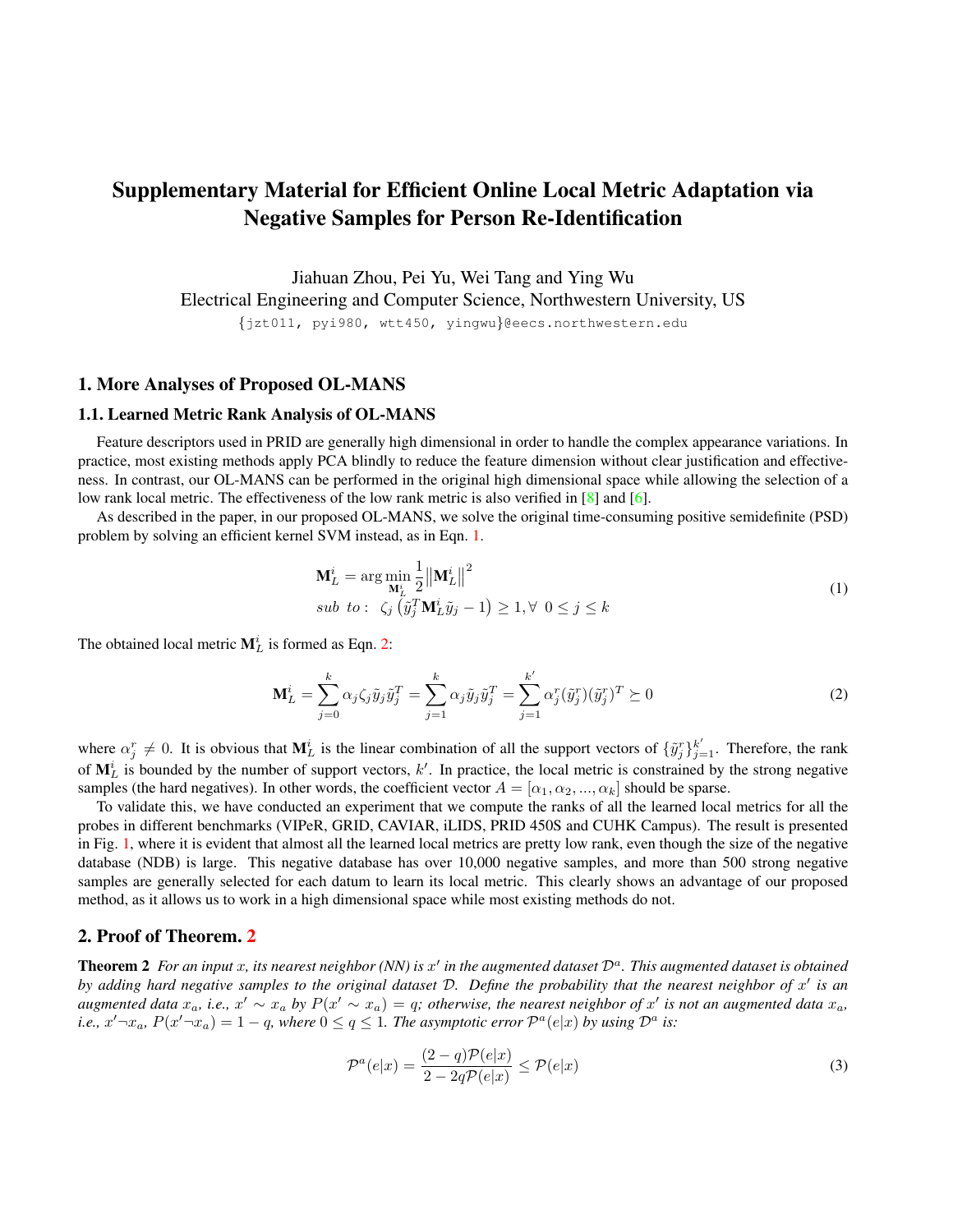

<span id="page-1-0"></span>Figure 1. Histogram Distributions of Metric Rank for All the Learned Local Metrics

Proof 2 Denote by D the original data set (i.e., the gallery set), and by  $\mathcal{D}^a$  the augmented data set by adding hard negatives. *Except for the augmented hard negative data (denoted by*  $x_a$ ), the rest in  $\mathcal{D}^a$  are the same as  $\mathcal{D}$ .

*Let's consider the two-class 1-NN classification, without losing the generality. The asymptotic error for 2-class 1-NN using* D *is*

$$
\mathcal{P}(e|x) = 2P(\omega_+|x)P(\omega_-|x)
$$

Let's consider the asymptotic error for 2-class 1-NN using  $\mathcal{D}^a$ . We denote it by  $P^a(e|x)$ . Our goal is to prove:

$$
\mathcal{P}^a(e|x) \le \mathcal{P}(e|x) \tag{4}
$$

*The prove is the following. For an input* x, its nearest neighbor x' in  $\mathcal{D}^a$  (denoted by  $x \sim x'$ ) has two cases:

- *case 1: the nearest neighbor of*  $x'$  *is an augmented data*  $x_a$ *, i.e.,*  $x' \sim x_a$ *. Its probability*  $P(x' \sim x_a) = q$ *;*
- case 2: the nearest neighbor of x' is not an augmented data  $x_a$ , i.e.,  $x' \neg x_a$ . Its probability  $P(x' \neg x_a) = 1 q$ .

We denote the nearest neighbor of x' in D by  $x''(x')$ . There are two cases. If  $x'$  is  $x_a$ , then its nearest neighbor in D is  $x''(x_a)$  whose class label is  $\omega_+$  (because  $x_a$  are all hard negative samples). If  $x'$  is not  $x_a$ , then its nearest neighbor in  $\cal D$  is  $x''(x') = x'.$ 

*Now we consider the asymptotic probability of assigning*  $\omega_+$  to  $x'$ . In case 1, we need to guarantee both x and  $x''(x')$  to *be*  $\omega_+$  *(i.e., the hard negative data is actually useful). In case 2, we only need to guarantee* x *to be*  $\omega_+$  *(i.e., the hard negative data is not effective). So we have:*

$$
\phi(\omega_+|x') \propto P^2(\omega_+|x)q + P(\omega_+|x)(1-q)
$$

*Similarly, the asymptotic probability of assigning*  $\omega_{-}$  to  $x'$  is:

$$
\phi(\omega_-|x') \propto P^2(\omega_-|x)q + P(\omega_-|x)(1-q)
$$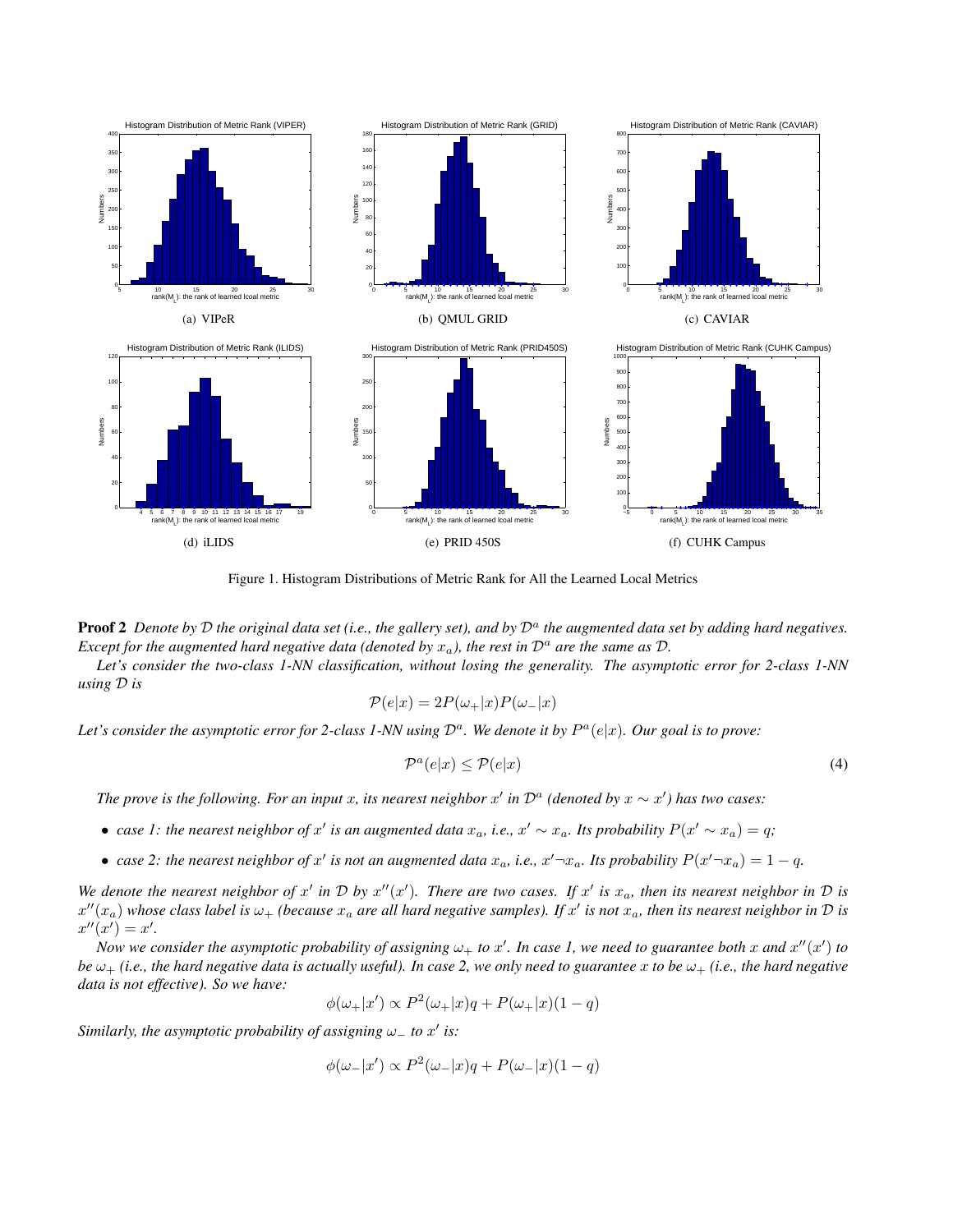<span id="page-2-3"></span>*Because*  $\phi(\omega_+|x') + \phi(\omega_-|x') = 1$ *, we have:* 

$$
\phi(\omega_{+}|x') = \frac{P^2(\omega_{+}|x)q + P(\omega_{+}|x)(1-q)}{(1-q) + q[1 - 2P(\omega_{+}|x)P(\omega_{-}|x)]}
$$
  

$$
\phi(\omega_{-}|x') = \frac{P^2(\omega_{-}|x)q + P(\omega_{-}|x)(1-q)}{(1-q) + q[1 - 2P(\omega_{+}|x)P(\omega_{-}|x)]}
$$
(5)

Therefore, we can compute the 2-class 1-NN asymptotic error for  $x$  on  $\mathcal{D}^a$ :

$$
\mathcal{P}^{a}(e|x) = \phi(\omega_{+}|x')P(\omega_{-}|x) + \phi(\omega_{-}|x')P(\omega_{+}|x) \n= \frac{[2(1-q) + q]P(\omega_{+}|x)P(\omega_{-}|x)}{(1-q) + q[1 - 2P(\omega_{+}|x)P(\omega_{-}|x)]} \n= \frac{(2-q)\mathcal{P}(e|x)}{2(1-q) + 2q(1 - \mathcal{P}(e|x))} \n= \frac{(2-q)\mathcal{P}(e|x)}{2 - 2q\mathcal{P}(e|x)}
$$
\n(6)

<span id="page-2-0"></span>*Because*  $0 \le q \le 1$ *, it is easy to see:* 

$$
if \ \mathcal{P}^{a}(e|x) \le \mathcal{P}(e|x) \Leftrightarrow \frac{(2-q)P(e|x)}{2-2qP(e|x)} \le P(e|x)
$$

$$
\Leftrightarrow (2-q) \le 2-2qP(e|x)
$$

$$
\Leftrightarrow 2qP(e|x) \le q
$$

$$
\Leftrightarrow P(e|x) \le \frac{1}{2}
$$
\n(7)

*Since the error rate*  $P(e|x) \leq \frac{1}{2}$  $\frac{1}{2}$  $\frac{1}{2}$  $\frac{1}{2}$  *is always true, the proof in Eqn.* [7](#page-2-0) *is true, and Theorem.* 2 *holds.* 

## 3. Proof of Theorem. [3](#page-2-1) and Theorem. [4](#page-3-0)

<span id="page-2-1"></span>**Theorem 3** Let  $\phi^{\lambda}(M_L, s_i)$  be a distance-based loss function that is  $\lambda$ -Lipschitz in the first argument. Then with probability *at least*  $1 - \delta$  *over*  $\{s_1, ..., s_k\}$  *from an unknown B-bounded-support (each*  $(x, l) \sim \mathbb{D}, ||x|| ≤ B$ *) distribution*  $\mathbb{D}$ *, we have:* 

$$
\sup_{\mathbf{M}_{L}\in\mathcal{M}}\left[Err^{\lambda}(\mathbf{M}_{L},\mathbb{D}) - Err^{\lambda}(\mathbf{M}_{L},S_{k}^{pair})\right] \leq O\left(\lambda B^{2}\sqrt{D\ln(1/\delta)/k}\right)
$$
\n(8)

**Proof 3** Let P be the probability measure induced by the random variable  $(X; \mathcal{L})$ , where  $X := (x, x')$ ,  $\mathcal{L} := 1[i = l']$ . *Define function class:*

$$
\mathcal{F}:=\{X\mapsto \|x-x'\|_{M_L}\}
$$

and consider our loss function  $\phi^\lambda(\pmb{M}_L,s_i)=\lambda[\zeta_i\left((x_i-x_0)^T\pmb{M}_L(x_i-x_0)\right)-\gamma_{\zeta_i}]_+$  which is  $\lambda$ -Lipschitz in the first argu*ment. Then, we are interested in bounding the quantity*

$$
\sup_{(X;\mathcal{L})\in\mathcal{P}}\left[\phi^{\lambda}(f_{\mathbf{M}_{L}}(X),\mathcal{L})-\frac{1}{k}\sum_{i=1}^{k}\phi^{\lambda}(f_{\mathbf{M}_{L}}(X_{i}),\mathcal{L}_{i})\right]
$$

 $Define \hat{x}_i := x_0 - x_i$  for each pair  $s_i$ , then the Rademacher complexity<sup>[1](#page-2-2)</sup> of our function class  ${\cal F}$  (with respect to the *distribution*  $P$ ) *is bounded, since* (let  $\sigma_1, \sigma_2, ..., \sigma_k$  *denote independent uniform*  $\pm 1$ -valued random variables):

<span id="page-2-2"></span><sup>&</sup>lt;sup>1</sup>See the formal definition of the Rademacher complexity in  $[2]$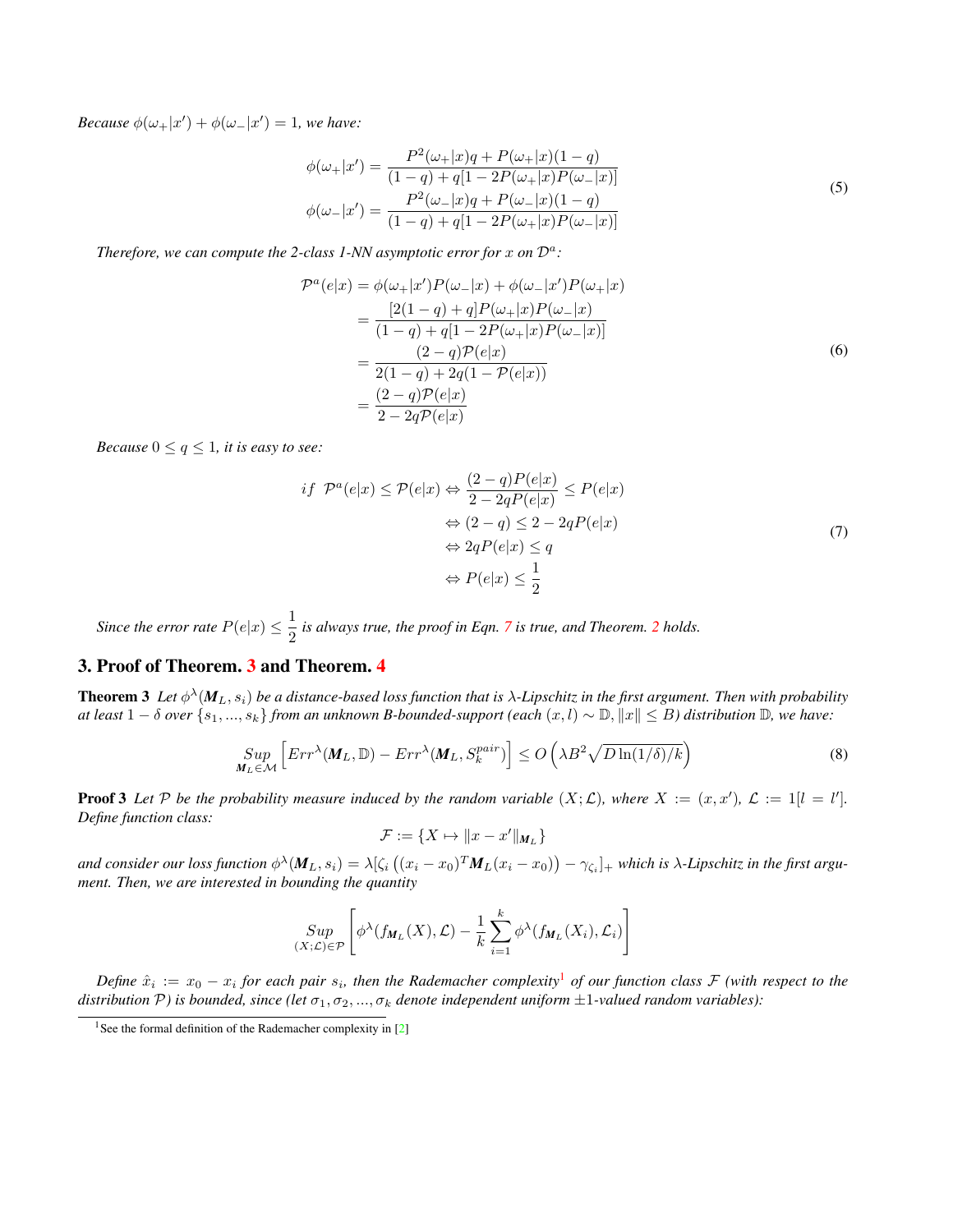<span id="page-3-1"></span>
$$
\mathcal{R}(\mathcal{F}, \mathcal{P}) := \mathbb{E}_{X_i, \sigma_i} \left[ \text{Sup } \frac{1}{\delta u_{\mathcal{F}}} \sum_{\tilde{t} = 1}^{k} \sigma_i f_{M_L}(X_i) \right]
$$
\n
$$
= \frac{1}{k} \mathbb{E}_{X_i, \sigma_i} \sup_{M_L \in \mathcal{F}} \left[ \sum_{i=1}^{k} \sigma_i \hat{x}_i^T M_L \hat{x}_i \right]
$$
\n
$$
= \frac{1}{k} \mathbb{E}_{X_i, \sigma_i} \sup_{M_L \in \mathcal{F}, [a^{jk}]_{jk} = M_L} \left[ \sum_{j,k} a^{jk} \sum_{i=1}^{k} \sigma_i \hat{x}_i^j \hat{x}_i^k \right]
$$
\n
$$
\leq \frac{1}{k} \mathbb{E}_{X_i, \sigma_i} \sup_{M_L \in \mathcal{F}} \left[ \|M_L\|_F \left( \sum_{j,k} \left( \sum_{i=1}^{k} \sigma_i \hat{x}_i^j \hat{x}_i^k \right)^2 \right)^{1/2} \right]
$$
\n
$$
\leq \frac{\sqrt{D}}{k} \mathbb{E}_{X_i, i \in [k]} \left( \mathbb{E}_{\sigma_i, i \in [k]} \sum_{j,k} \left( \sum_{i=1}^{k} \sigma_i \hat{x}_i^j \hat{x}_i^k \right)^2 \right)^{1/2}
$$
\n
$$
= \frac{\sqrt{D}}{k} \mathbb{E}_{X_i, i \in [k]} \left( \sum_{j,k} \sum_{i=1}^{k} (\hat{x}_j^j)^2 (\hat{x}_i^k)^2 \right)^{1/2}
$$
\n
$$
= \frac{\sqrt{D}}{k} \mathbb{E}_{X_i, i \in [k]} \left( \sum_{i=1}^{k} ||\hat{x}_i||^4 \right)^{1/2}
$$
\n
$$
= \frac{\sqrt{D}}{k} \mathbb{E}_{(x_0, x_i) \in (0 \times \mathbb{D}), i \in [k]} \left( \sum_{i=1}^{k} ||x_i - x_0||^4 \right)^{1/2}
$$
\n
$$
\leq 4B^2 \sqrt{\frac{D}{k}}
$$

 $Recall$  that  $D$  has bounded support (with bound B). Thus, by noting that  $\phi^{\lambda}$  is  $8B^2$  bounded function that is  $\lambda$ -Lipschitz *in the first argument, we can readily apply the Theorem.8 in [\[2\]](#page-6-2) to obtain the desired uniform deviation bound.* 

<span id="page-3-0"></span>**Theorem 4** Let  $M_L$  be any class of weighting metrics on the feature space  $X = \mathbb{R}^D$ , and define  $d := Sup_{M_L \in \mathcal{M}} ||M_L||_F^2$ . *Following the same parameter setting in Theorem. [3,](#page-2-1) we have:*

$$
\underset{\mathbf{M}_{L}\in\mathcal{M}}{Sup} \left[ Err^{\lambda}(\mathbf{M}_{L}, \mathbb{D}) - Err^{\lambda}(\mathbf{M}_{L}, S_{k}^{pair})\right] \leq O\left(\lambda B^{2}\sqrt{d\ln(1/\delta)/k}\right) \tag{10}
$$

**Proof 4** Let P be the probability measure induced by the random variable  $(X; \mathcal{L})$ , where  $X := (x, x')$ ,  $\mathcal{L} := 1[i = l']$ . *Define function class:*

$$
\mathcal{F} := \{ X \mapsto ||x - x'||_{M_L} \}
$$

*Following the same steps in the proof of Theorem. [3,](#page-2-1) we can conclude that the Rademacher complexity of* F *is bounded. In particular,*

$$
\mathcal{R}_k(\mathcal{F}) \le 4B^2 \sqrt{\frac{Sup_{\boldsymbol{M}_L \in \mathcal{M}} \|\boldsymbol{M}_L\|_F^2}{k}}
$$

*Finally, we note that*  $\phi^{\lambda}$  *is*  $\lambda$ -*Lipschitz in the first argument, so that we can readily apply Theorem.8 in [\[2\]](#page-6-2).*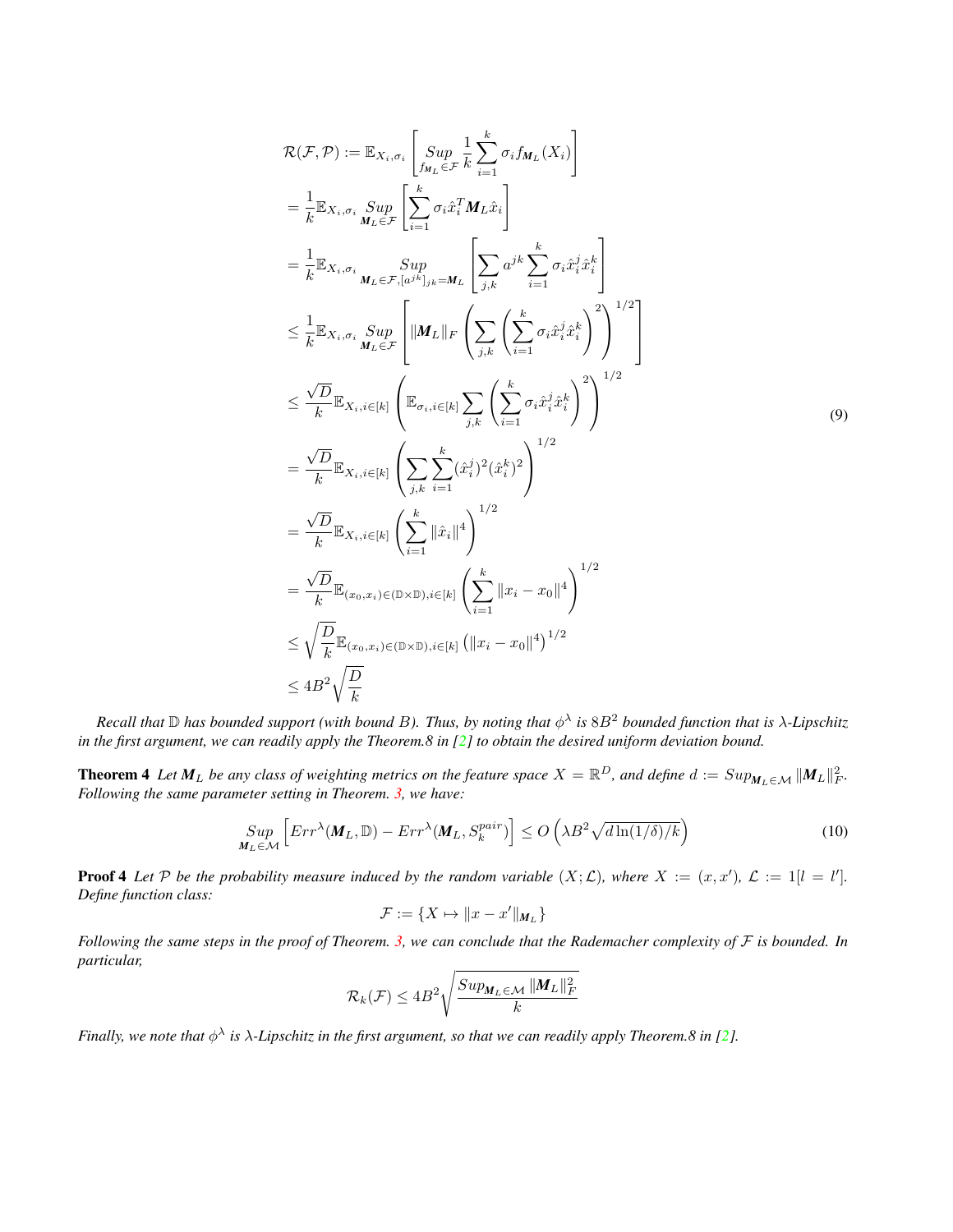#### <span id="page-4-1"></span>4. More Experiment Results

#### 4.1. Influence of the Weighting Parameter  $\lambda$

The parameter  $\lambda$  in  $d(x_{v_i}^p, x_{v_j}^g) = (x_{v_i}^p - x_{v_j}^g)^T \mathbf{W}^T (\mathbf{I} + \lambda \mathbf{M}_L^i) \mathbf{W}(x_{v_i}^p - x_{v_j}^g)$  is used to balance the underlying global metric and the learned local metric adaptation. Different  $\lambda$  have different influences to the identification performances. We have conducted an experiment on the VIPeR dataset to determine the value of  $\lambda$ , the results of which are shown in Fig. [2.](#page-5-0)

To read the results in Fig. [2,](#page-5-0) let's explain  $\lambda$ . When  $\lambda = 0$ , it is the baseline from [\[8\]](#page-6-0) without our local metric adaptation; when  $\lambda = max$ , it represents that  $\lambda$  is set to be:

<span id="page-4-0"></span>
$$
\lambda = \max_{1 \le j \le m} \left( d_{\mathbf{M}_G}(x_{v_i}^p, y_{v_j}^g) \right) / \max_{1 \le j \le m} \left( d_{\mathbf{M}_L}(x_{v_i}^p, y_{v_j}^g) \right) \tag{11}
$$

As we can see from this experiment, setting  $\lambda$  as Eqn. [11](#page-4-0) achieves the best result because it normalizes the norm scales of the global and local metric distances.

#### 4.2. Influence of Negative Sample Database

For our OL-MANS, a negative sample database (NDB) is used to provide the negative training data. Because there are various strategies to collect NDB, we conduct the following experiments to investigate the influences of different NDB choices. The first two experiments are conducted on the VIPeR dataset  $[5]$  and the challenging CAVIAR  $[4]$  is used in the third experiment. Moreover, the global metric learning method proposed in [\[8\]](#page-6-0) is adopted as the baseline method for the global metric learning  $M_G$ .

- Using the training data  $X_{train}$  from the same benchmark as negative sample: Here the training samples  $X_{train}$  in VIPeR which have different identities from  $P_i$ (the training data for global metric learning) are used as negative samples. It guarantees that the obtained NDB is clearly meaningful. The accuracy in PRID is given in Table[.1](#page-6-5) as Our-SAME.
- Using different benchmark datasets as the NDB: In this experiment, we utilize other benchmarks as the NDB. The QMUL GRID [\[10\]](#page-6-6) and CAVIAR [\[4\]](#page-6-4) are combined into one dataset then used as the NDB in this experiment, so that we can guarantee that the identities of all the negative samples in the NDB are different from  $P_i$ . For each identity  $P_i$ , the k nearest negative samples are found in the NDB (under  $M_G$ ) and used for our OL-MANS. Different values of k (50, 100, 500) are chosen for further comparisons. The experiment results Our-D-50/100/500 are shown in Table[.1.](#page-6-5) Moreover, an additional experiment **Our-D-RAM** that uses 50 random negative samples from the NDB for OL-MANS is compared. This experiment validates the insight of our method that the effective negative samples are those that are close to the probe in the feature space (e.g., strong false positives).
- The NDB includes the false negative samples: We investigate how the "contamination" in the NDB impacts our proposed method. In this situation, some negative samples in the NDB are deliberately collected from the same identity to  $P_i$ . We call them *false negative samples*, in addition to the use of the probe image set of CAVIAR  $[4]$  as the rest of the NDB. Since there are multiple images of the same identity in CAVIAR, they can be considered as the false negative samples. The experiment results Our-NoFN, Our-FN are shown in Table. [1.](#page-6-5) Our-NoFN refers to a "clean" NDB with no false negative samples in it, and **Our-FN** refers to a "contaminated" NDB that includes false negative samples for all the probe images.

From Table. [1,](#page-6-5) it can be observed that **Our-SAME** performs the best because the negative data from the same benchmark dataset are most discriminative. Results on Our-D-50/100/500 also largely outperform the baseline by consistent improvements. Moreover, the false negative sample may influence and degrade the performance of Our-NoFN, but not significantly. Nevertheless, a clean NDB with hard negatives is useful and effective.

#### 4.3. Full CMC Curve Plot and More Comparison Results on Benchmarks

First, in Table. [2,](#page-6-7) we show more comparison results with state-of-the-arts PRID methods on VIPeR dataset. One interesting observation is that our performances at rank-20 are a slightly lower than the latest TSRPR [\[13\]](#page-6-8) method. This is expected as our local metric becomes less effective when the true positive gallery image is far from the probe in the feature space. Other than that, our new method still outperforms all the other methods at rank-20.

Besides, the CMC curves of the state-of-the-art methods on various benchmarks are plotted and compared in Fig. [3,](#page-7-0) from which it is evident that our new method significantly outperforms all other methods on all different benchmarks.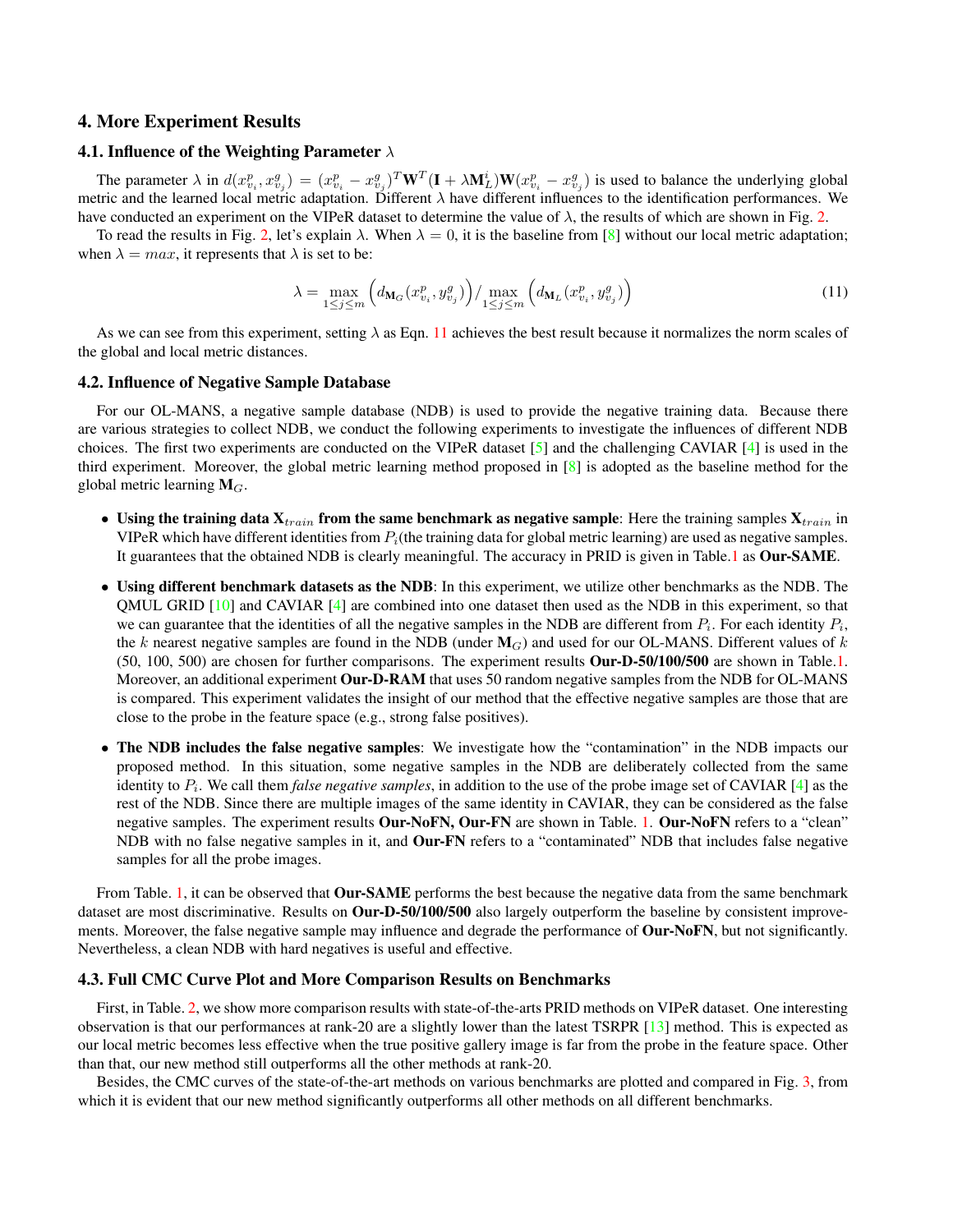

<span id="page-5-0"></span>Figure 2. We conducted the experiment to determine the influence of  $\lambda$ . The x-axis means the value of  $\lambda$  and the y-axis is the identification rate. From (a) to (d), there are the identification rates at Rank-1, Rank-5, Rank-10 and Rank-15 on VIPeR dataset.

# 5. Source Codes

The codes of our proposed OL-MANS algorithm and some demos can be found at the project website: [http://www.](http://www.ece.northwestern.edu/~jzt011/project/ICCV17_OLMANS/ICCV17_OLMANS.html) [ece.northwestern.edu/˜jzt011/project/ICCV17\\_OLMANS/ICCV17\\_OLMANS.html](http://www.ece.northwestern.edu/~jzt011/project/ICCV17_OLMANS/ICCV17_OLMANS.html)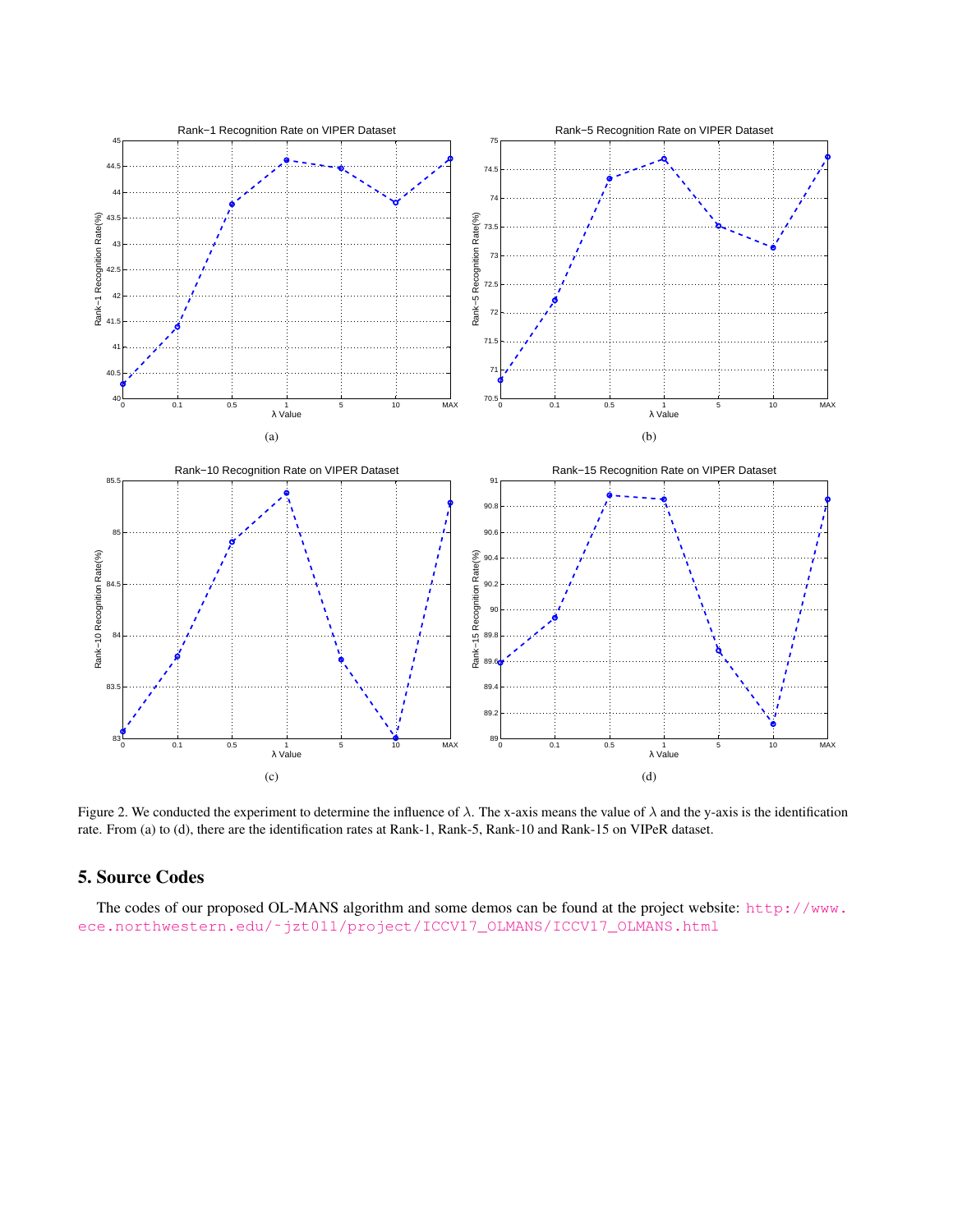<span id="page-6-15"></span>

| <b>Benchmark Dataset</b> | <b>Method</b> | $R=1$ | $R=5$ | $R=10$ | $R=20$ |
|--------------------------|---------------|-------|-------|--------|--------|
| <b>VIPeR</b>             | Baseline [8]  | 40.73 | 69.94 | 82.34  | 92.37  |
|                          | Our-SAME      | 44.97 | 74.43 | 84.97  | 93.64  |
|                          | $Our-D-0.50$  | 42.63 | 73.63 | 84.81  | 93.54  |
|                          | $Our-D-100$   | 43.04 | 73.86 | 84.30  | 93.42  |
|                          | $Our-D-500$   | 42.53 | 73.89 | 84.15  | 93.35  |
|                          | $Our-D-RAM$   | 39.87 | 70.51 | 82.28  | 91.77  |
| <b>CAVIAR</b>            | Baseline [8]  | 40.63 | 71.72 | 83.34  | 95.67  |
|                          | Our-NoFN      | 51.68 | 76.36 | 86.38  | 96.55  |
|                          | Our-FN        | 50.34 | 74.83 | 85.72  | 96.03  |

<span id="page-6-5"></span>Table 1. Comparison of different NDBs on the VIPeR dataset ( $P = 316$ ) and CAVIAR dataset ( $P = 36$ ).

| <b>Method</b>        | $R=1$ | $R=5$ | $R=10$ | $R=20$ |
|----------------------|-------|-------|--------|--------|
| Ours                 | 44.97 | 74.43 | 84.97  | 93.64  |
| SCNCD[15]            | 37.80 | 68.50 | 81.20  | 90.40  |
| EPKFM[3]             | 36.80 | 70.40 | 83.70  | 91.70  |
| $K$ -Ensb $2[14]$    | 36.10 | 68.70 | 80.10  | 85.60  |
| IDLA[1]              | 34.81 |       |        |        |
| <b>TSRPR[13]</b>     | 31.10 | 68.60 | 82.80  | 94.90  |
| kBiCov[11]           | 31.11 | 58.33 | 70.71  | 82.44  |
| LADF[7]              | 30.22 | 64.70 | 78.92  | 90.44  |
| SalMatch[16]         | 30.16 |       | 65.54  | 79.15  |
| $Mid-L-F[18]$        | 29.11 |       | 65.95  | 79.87  |
| MMCML[12]            | 28.83 | 59.34 | 75.82  | 88.51  |
| eSDCI171             | 26.74 | 50.70 | 62.37  | 76.36  |
| SSCDL <sup>[9]</sup> | 25.60 | 53.70 | 68.10  | 83.60  |
| PRDC[19]             | 15.66 | 38.40 | 53.86  | 70.09  |

<span id="page-6-7"></span>Table 2. More comparison results with state-of-the-arts on VIPeR ( $P = 316$ ).

#### References

- <span id="page-6-10"></span>[1] E. Ahmed, M. Jones, and T. K. Marks. An improved deep learning architecture for person re-identification. *Differences*, 2015. [7](#page-6-15)
- <span id="page-6-2"></span>[2] P. L. Bartlett and S. Mendelson. Rademacher and gaussian complexities: Risk bounds and structural results. *JMLR*, 2002. [3,](#page-2-3) [4](#page-3-1)
- <span id="page-6-9"></span>[3] D. Chen, Z. Yuan, G. Hua, N. Zheng, and J. Wang. Similarity learning on an explicit polynomial kernel feature map for person re-identification. In *CVPR*, 2015. [7](#page-6-15)
- <span id="page-6-4"></span>[4] D. S. Cheng, M. Cristani, M. Stoppa, L. Bazzani, and V. Murino. Custom pictorial structures for re-identification. In *BMVC*, 2011. [5](#page-4-1)
- <span id="page-6-3"></span>[5] D. Gray, S. Brennan, and H. Tao. Evaluating appearance models for recognition, reacquisition, and tracking. In *PETS*, 2007. [5](#page-4-1)
- <span id="page-6-1"></span>[6] N. Jiang, W. Liu, and Y. Wu. Order determination and sparsity-regularized metric learning adaptive visual tracking. In *CVPR*, 2012. [1](#page-0-3)
- <span id="page-6-12"></span>[7] Z. Li, S. Chang, F. Liang, T. Huang, L. Cao, and J. Smith. Learning locally-adaptive decision functions for person verification. In *CVPR*, 2013. [7](#page-6-15)
- <span id="page-6-0"></span>[8] S. Liao and S. Z. Li. Efficient psd constrained asymmetric metric learning for person re-identification. In *ICCV*, 2015. [1,](#page-0-3) [5,](#page-4-1) [7](#page-6-15)
- <span id="page-6-14"></span>[9] X. Liu, M. Song, D. Tao, X. Zhou, C. Chen, and J. Bu. Semi-supervised coupled dictionary learning for person re-identification. In *CVPR*, 2014. [7](#page-6-15)
- <span id="page-6-6"></span>[10] C. C. Loy, T. Xiang, and S. Gong. Multi-camera activity correlation analysis. In *CVPR*, 2009. [5](#page-4-1)
- <span id="page-6-11"></span>[11] B. Ma, Y. Su, and F. Jurie. Covariance descriptor based on bio-inspired features for person re-identification and face verification. *Image and Vision Computing*, 2014. [7](#page-6-15)
- <span id="page-6-13"></span>[12] L. Ma, X. Yang, and D. Tao. Person re-identification over camera networks using multi-task distance metric learning. *IEEE TIP*, 2014. [7](#page-6-15)
- <span id="page-6-8"></span>[13] Z. Shi, T. M. Hospedales, and T. Xiang. Transferring a semantic representation for person re-identification and search. In *CVPR*, 2015. [5,](#page-4-1) [7](#page-6-15)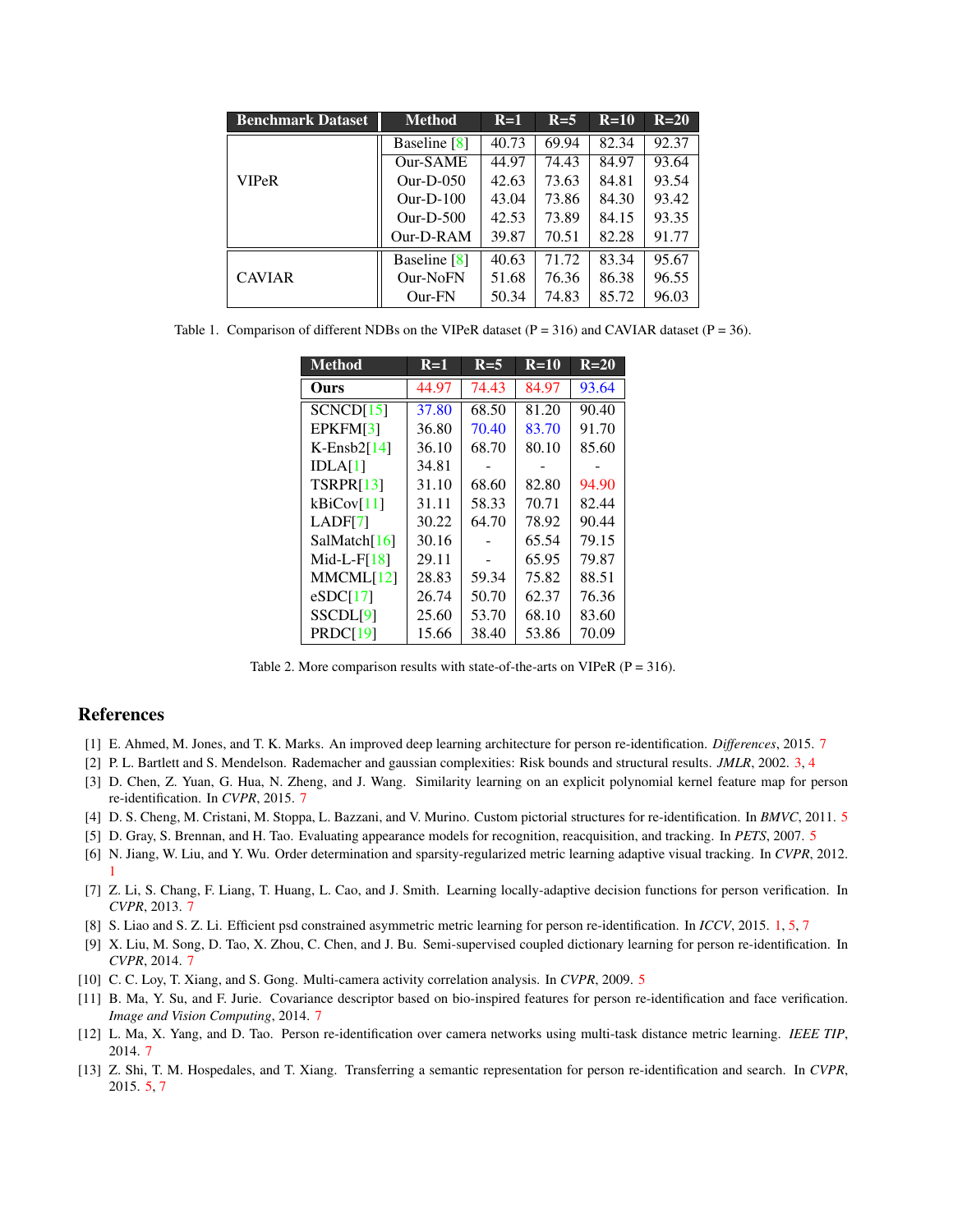



<span id="page-7-0"></span>Figure 3. Comparison of CMC curves and rank-1 identification rates on benchmark (a) VIPeR, (b) QMUL GRID, (c) CUHK Campus, (d) CUHK03-Labeled and (e) CUHK03-Detected datasets.

- <span id="page-7-2"></span>[14] F. Xiong, M. Gou, O. Camps, and M. Sznaier. Person re-identification using kernel-based metric learning methods. In *ECCV*. 2014. [7](#page-6-15)
- <span id="page-7-1"></span>[15] Y. Yang, J. Yang, J. Yan, S. Liao, D. Yi, and S. Z. Li. Salient color names for person re-identification. In *ECCV*. 2014. [7](#page-6-15)
- <span id="page-7-3"></span>[16] R. Zhao, W. Ouyang, and X. Wang. Person re-identification by salience matching. In *ICCV*, 2013. [7](#page-6-15)
- <span id="page-7-4"></span>[17] R. Zhao, W. Ouyang, and X. Wang. Unsupervised salience learning for person re-identification. In *CVPR*, 2013. [7](#page-6-15)